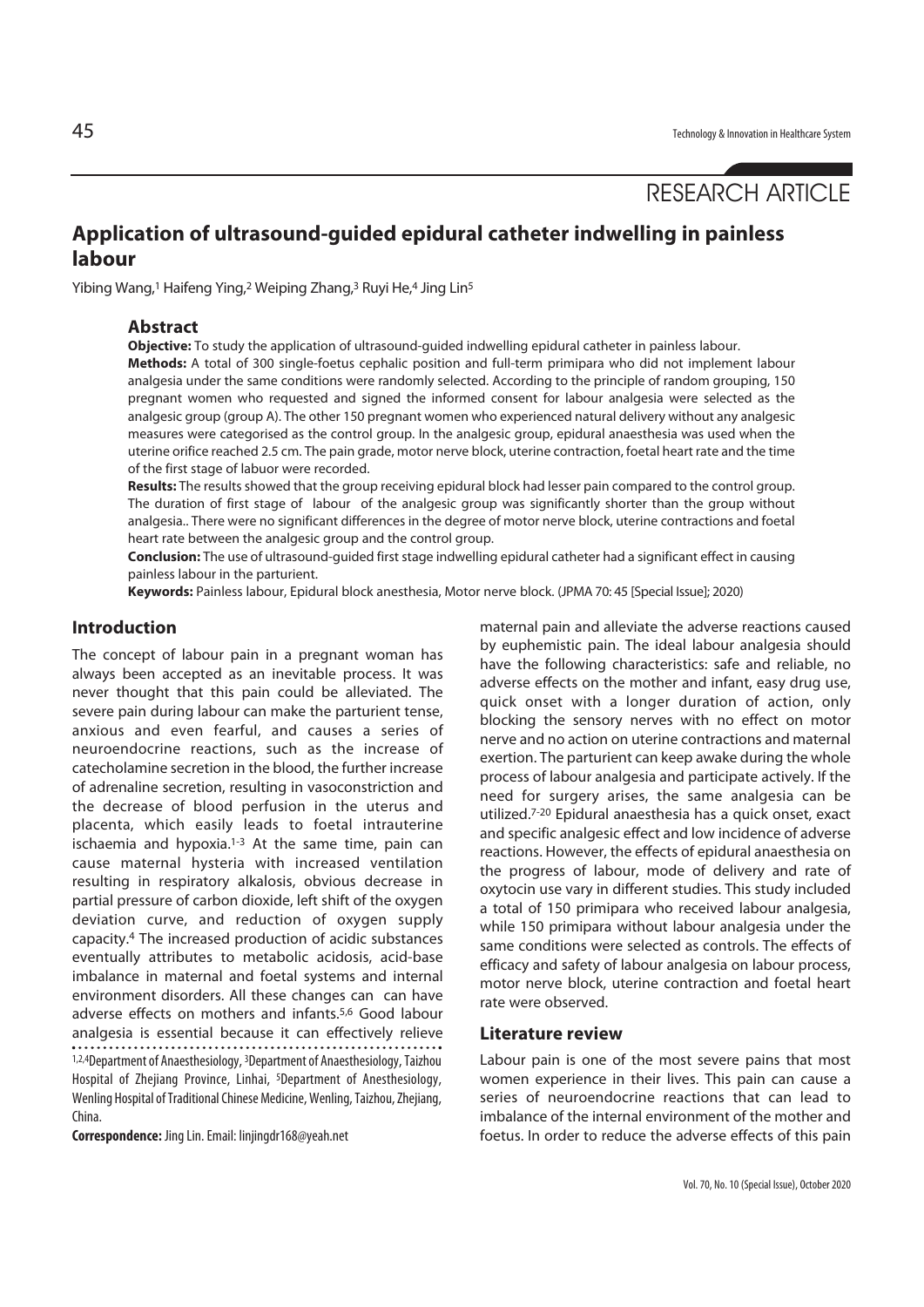on the mother and foetus, alleviate the pain in the process of delivery, improve the prognosis of mother and child, and improve the quality of obstetrics, labour analgesia is imperative. The emphases of research on labour analgesia are different. Wang Xiaomei et al. observed the effect of nitrous oxide (laughing gas) inhalation on labour analgesia, the influence of related factors and explored the clinical feasible scheme of nitrous oxide in labour analgesia. They found that nitrous oxide inhalation analgesia in labour had good analgesic effect, not only shorten the active period, but also did not cause foetal distress and did not increase the postpartum haemorrhage. Moreover, it did not affect the mode of labour, neonatal score, parturient and infant analgesia. It also has no adverse effects, is simple and convenient, and pregnant women are willing to accept, which is an ideal method of labour analgesia, worthy of clinical promotion. Wang Lina et al. evaluated the clinical efficacy and maternal and infant safety of electro-acupuncture point labour analgesia by single-blind and clinical randomized concurrent controlled trial, so as to provide a safe and effective analgesic method for obstetric clinic. Zhang Wei et al. tracked and compared the effects of water analgesia and remifentanil intravenous controlled analgesia and traditional delivery in primipara labour analgesia, and explored the effect of water analgesia on the improvement of pain during labour, especially the occurrence of severe pain and cumulative time. It was found that the NRS score of the traditional group was significantly lower than that of the water group after analgesia. The most painful point of the water group was lower than that of the traditional group, and the cumulative time of severe pain in the water group was shorter than that of the traditional group. Li Haiyan et al. observed the clinical effect and feasibility of percutaneous electrical nerve stimulation in labour analgesia. They also studied the effects of percutaneous electrical nerve stimulation (PENS) on maternal stress hormones (ACTH and COR) in different stages of labour, mode of labour, total bleeding volume during labour and 24 hours after labour, fetal Apgar score, and amniotic fluid characteristics. It was found that PENS can reduce the VAS score of parturient after analgesia and has a certain analgesic effect. Gao Yunfei et al. studied that adding opioids (fentanyl or sufentanil) into epidural and subarachnoid space could reduce the dose of local anaesthetics (ropivacaine), reduce the degree of motor nerve block, and enable parturient to get out of bed after the labour process, namely walking labour analgesia, which was the closest to the ideal state. This research aims to study the application of ultrasound-guided epidural catheter indwelling in painless labour.

# **Subjects and Methods**

Under the same conditions and no labour analgesia, a total of 300 primiparas with single-head position and fullterm delivery was randomly selected as subjects. According to the principle of randomized grouping, 150 pregnant women who actively requested labour analgesia and signed the informed consent for labour analgesia were selected as the analgesia group (group A). The other 150 pregnant women experienced natural delivery without any analgesic measures were categorised as control group (group B). There was no significant difference in age and gestational week between the two groups. No other systemic diseases, obstetric complications or contraindications of anaesthesia were found in the selected subjects. Those having head-pelvic disproportion and significantly prolonged latency during labour were excluded. Informed consent was signed by all patients or their families and this study was approved by the Ethics Committee of Taizhou Hospital of Zhejiang Province.

An ultrasound convex array probe (2-5 MHz) was applied to the seated patient along with the coupling agent. The ultrasound instrument was placed opposite the patient and the screen was in the operator's line of sight. By setting the appropriate scanning depth and adjusting the gain, the best view could be obtained and saved. The probe was placed longitudinally on the spine and scanned slowly from the sacrococcyx to the head. Sacral bone was the first confirmed continuous high brightness imaging. As the probe head moves, there will be L5-S1 spinous process gap, L5 spinous process, L4-5 spinous process gap, L4 spinous process and L3-4 spinous process gap in turn. Mark strokes were used to mark the L3-4 spinous process gap. The short axis view of lumbar spine was obtained by rotating the probe to 90 degrees. The L3 spinous process and L4 spinous process were marked with Mark pen. The intersection points between the two points and the L3-4 transverse line was the puncture point. After the puncture point was determined, the drug was injected into the spinal canal and the catheter was placed.

In analgesic group, the parturient entered the latent period. During the first stage of labour, the parturient underwent epidural block anaesthesia when the opening of the uterine orifice was of 2-3 cm wide. The left knee was flexed to the chest, the normal saline was infused through the open venous channel, and epidural puncture was performed between L2-3 and L3-4. It was proved that after entering the epidural space, the epidural puncture needle was replaced by a catheter 2-4 cm to the head and fixed properly. The first drug was given in a dose of 7-10 mL of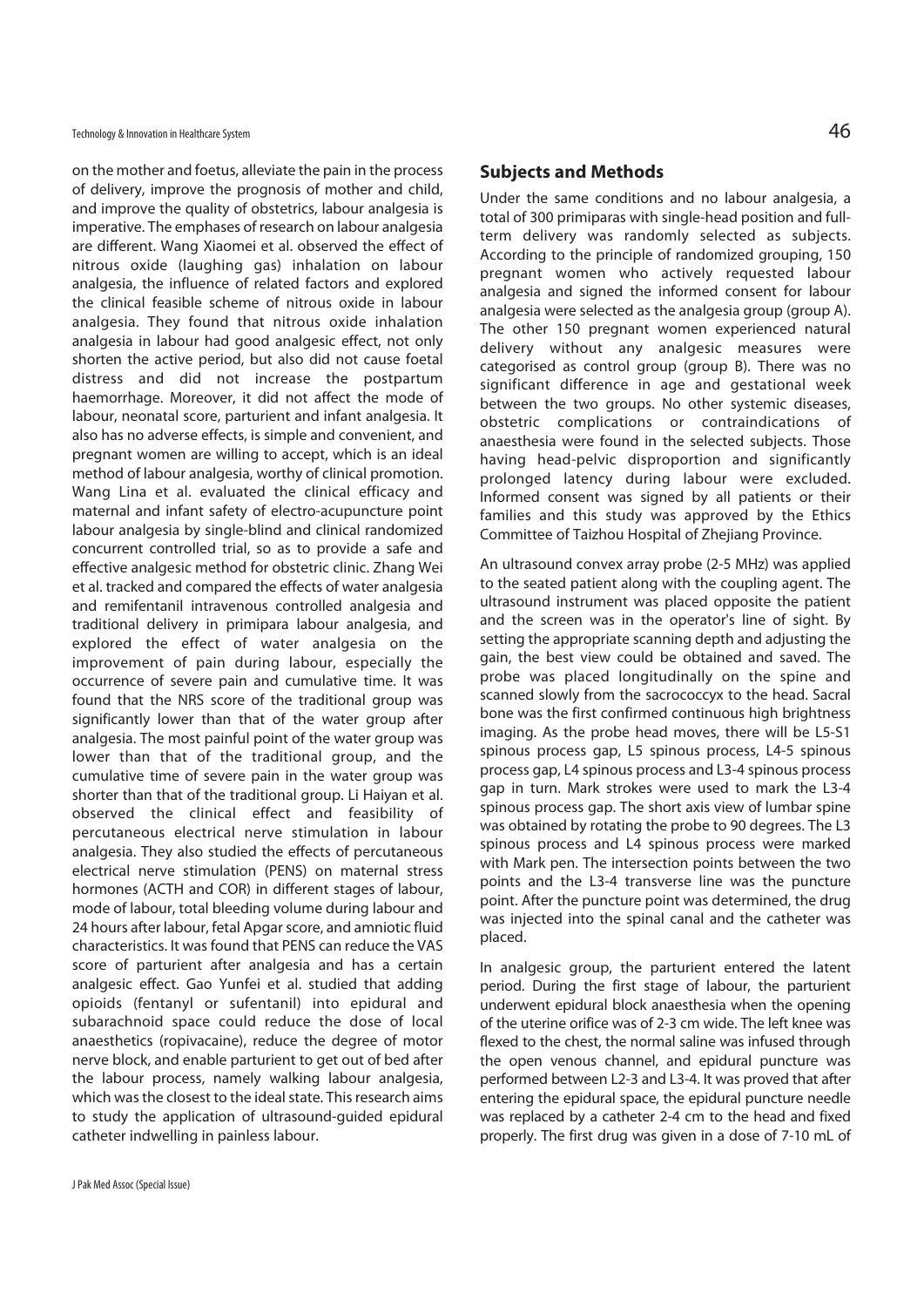the prepared anaesthetic, and the distal catheter was connected with the analgesic pump. The narcotic drug formulation was a mixture of low concentration of ropivacaine and fentanyl, and the level of anaesthesia was regulated at T10. After about 60-90 minutes of epidural anaesthesia, the effect was reduced. The drug was continuously delivered by the analgesic pump into the epidural cavity at the speed of 6 mL/h. The locking time was 15 minutes, and the single dose was 2mL. The injection was stopped after the cervical orifice was fully expanded. The control group was given routine obstetric treatment without any extra measures. The analgesic effect, motor nerve block degree, the first, second and third stages of labour, labour mode, foetal heart rate monitoring results, postpartum haemorrhage, side effects and complications were observed and recorded. The maternal blood pressure, pulse, respiration and oxygen saturation were automatically monitored during the whole labour process.

According to the maternal sensory pain, there were four levels: level 0: painless or mild discomfort, no sweat; level 1: mild pain, tolerable, a little sweating, does not affect sleep; level 2: moderate pain, intolerable, short breath, sweating, moaning, cold limbs, poor cooperation, restless sleep; level 3: severe pain, intolerable, irritable, fast heart rate, cold limbs, unable to sleep. Among them, analgesia was effective in levels 0 and 1, but ineffective in levels 2 and 3.

According to the improved Bromage scoring method, 0 point: no movement block, normal activity of both lower limbs, directly lifting both lower limbs from bed; 1 point, limbs numb, cannot lift both lower limbs; 2 points, cannot bend knee joint, only ankle joint activity; 3 points, both lower limbs cannot move at all.

All the data were managed by EXCEL 2010 and analysed by SPSS 16.0 statistical software. The measurement data were expressed by X±S. The measurement data were tested by t test and the counting data by x2 test. The difference was statistically significant with a p< 0.05.

### **Results**

The analgesic effect of 150 parturients in the analgesic group and the control group are shown in Figure-1 which shows that in the analgesic group (group A), the majority of patients had pain level 0, and there was no patient

 $47 \,$  Technology & Innovation in Healthcare System



**Figure-1:** Contrast chart of pain grading numbers between analgesic group (group A) and control group (group B).



**Figure-2:** Comparisons of the duration of labour between the two groups.

with pain level 4. In the control group (group B), majority of the patients had pain of level 2, and there was no patient with pain level 0. The analgesic effect of the analgesic group was significantly better than that of the control group ( $p < 0.01$ . There was a significant difference between the two groups, indicating that epidural anaesthesia could significantly reduce the pain

**Table-1:** Parturient uterine contraction time and foetal heart rate in two groups.

| Group           | Case | Uterine contraction time (min) |                 | <b>Foetal heart rate</b> |       |
|-----------------|------|--------------------------------|-----------------|--------------------------|-------|
|                 |      | Interval time                  | <b>Duration</b> | (bpm/min)                |       |
| Analgesia group | 150  | $2.47 \pm 0.35$                | $0.63 \pm 0.28$ | $135.4 \pm 27.5$         | ?0.05 |
| Control group   | 150  | $2.51 \pm 0.41$                | $0.62 \pm 0.37$ | $132.3 \pm 30.6$         | ?0.05 |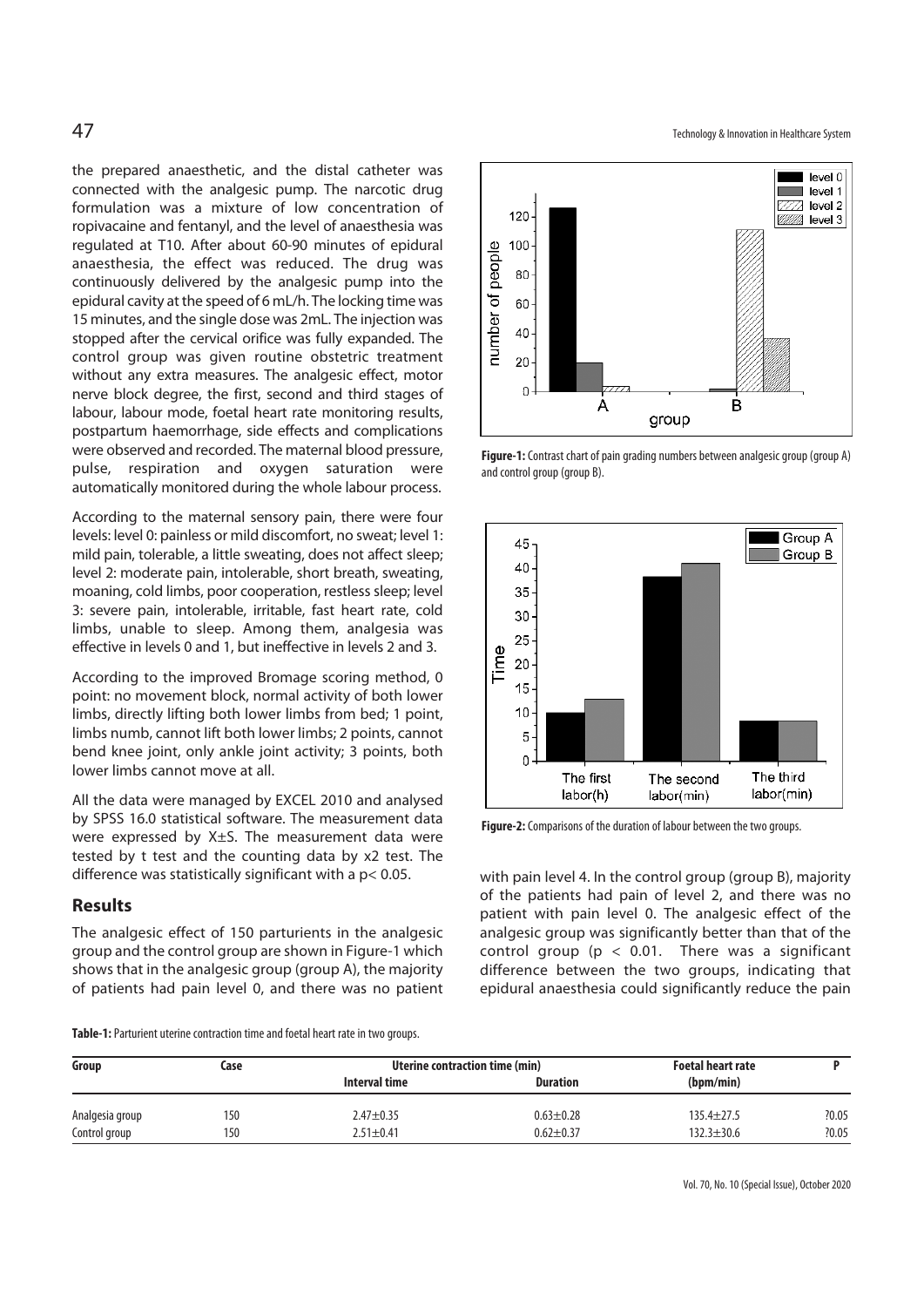#### of the parturient.

In the analgesic group, there were 147 cases of degree of motor nerve block for 0 point, and there was no block movement; in the analgesic group, there were 3 cases of 1 point, with only flexion of the leg and no cases with inability to move the ankle joint. In the control group, there were 148 cases of 0 point, with no block movement and 2 cases of 1 point, with only flexion of leg and no cases with inability to move the ankle joint. There was no significant difference in the degree of motor nerve block between the two groups ( $P > 0.05$ ).

The comparisons of uterine contraction and foetal heart rate between analgesia group and control group were displayed in Table-1. The results showed no significant difference in uterine contraction and foetal heart rate between the two groups ( $P > 0.05$ ). By comparing the two groups, the first and second stages of labour in the analgesic group were significantly shorter than those in the control group ( $P < 0.01$ ), and the third stage of labour had no significant difference in labour time ( $P > 0.05$ ), as shown in Figure-2. The results showed that epidural anaesthesia for analgesic delivery could significantly shorten the duration of labour.

#### **Discussion**

At present, most developed countries routinely provide obstetric analgesia. However, labour pain management is not a usual service in developing countries. In low-income countries, the use of labour analgesia is insufficient, which leads to incalculable pain for mothers. Therefore, the study of labour analgesia is very important.

In this study, the first stage of labour was cervical dilatation that began with regular uterine contraction for 5-6 minutes and ended with cervical opening. The cervix of primipara was tighter and the lower segment of the uterus dilated slowly, which took about 11-12 hours. The cervix of the multipara was looser and the uterus mouth dilated faster in about 6-8 hours. The pain mainly originated from the regular contraction of the uterus and the dilation of the lower uterus and the cervix os. The second stage of labour was foetal delivery. It took about 1-2 hours for the primipara to complete the opening of the uterine orifice until the foetal delivery. The pain was mainly caused by the descending foetal head pressing on the pelvic floor tissue and perineal expansion. The main innervating nerves were the perineal branch of the inferior rectal and posterior femoral cutaneous nerves, the dorsal nerve of the clitoris and the genitofemoral nerve of the

somato-abdominal nerve, which were introduced through the sacral 2-4 nerves. The severe pain and anxiety during labour could cause complex psychophysiological stress reactions in the puerpurium. These resulted in a series of changes in the nervous and endocrine system of the woman's body as sympathetic nerve excitation, increased catecholamine secretion and inconsistent uterine contraction. These slow down the rate of cervix expansion, thus affecting and hindering the progress of the labour process and leading to a delayed delivery time.

Spinal epidural anaesthesia is an effective and routine method of labour analgesia. The combination of spinal and epidural anaesthesia has the advantages of using low-dose local anaesthetics and rapid onset of analgesia. The efficacy and safety of combined spinal anaesthesia with epidural block and continuous epidural block in labour analgesia for pregnant women has been reported.21 There are also studies focusing on the effect of double catheter epidural block in labour analgesia and pregnancy outcome, and compared with single catheter epidural block. It was found that the analgesic effect of double catheter epidural block was better than the single catheter epidural block, and there was no adverse effect on the outcome of delivery.<sup>12</sup> There are more in-depth studies, for example, to explore the influence of different types of regional anaesthesia on perioperative and postoperative outcome after epidural labour analgesia. The results showed that SA was used for a short time, the pain score was low, and the dosage of morphine was lower than EA. However, the high failure rate of two neural axis technology needs to be studied22 In addition, some studies have confirmed the effect of epidural anaesthesia on women. Distortion product otoacoustic emissions (DPOAEs) were measured at admission and 15 minutes, 1 hour and 3 hours after the last epidural anaesthesia. Auditory brainstem response (ABR) was measured at admission, 1 hour and 3 hours after the last epidural injection. Women who delivered without epidural anaesthesia were examined for DPOAEs on admission, during uterine contraction, during active delivery, and three hours after delivery. ABR test was performed on admission, uterine contraction and 3 hours postpartum. The results showed that epidural anaesthesia did not damage the sensory or neural components of the auditory system, and had no effect on hearing.23

Labour analgesia can help expectant mothers to be free of pain, reduce the fear of childbirth and postpartum fatigue, and let them rest in the first stage of labour for a long period. When the cervix is fully dilated, the woman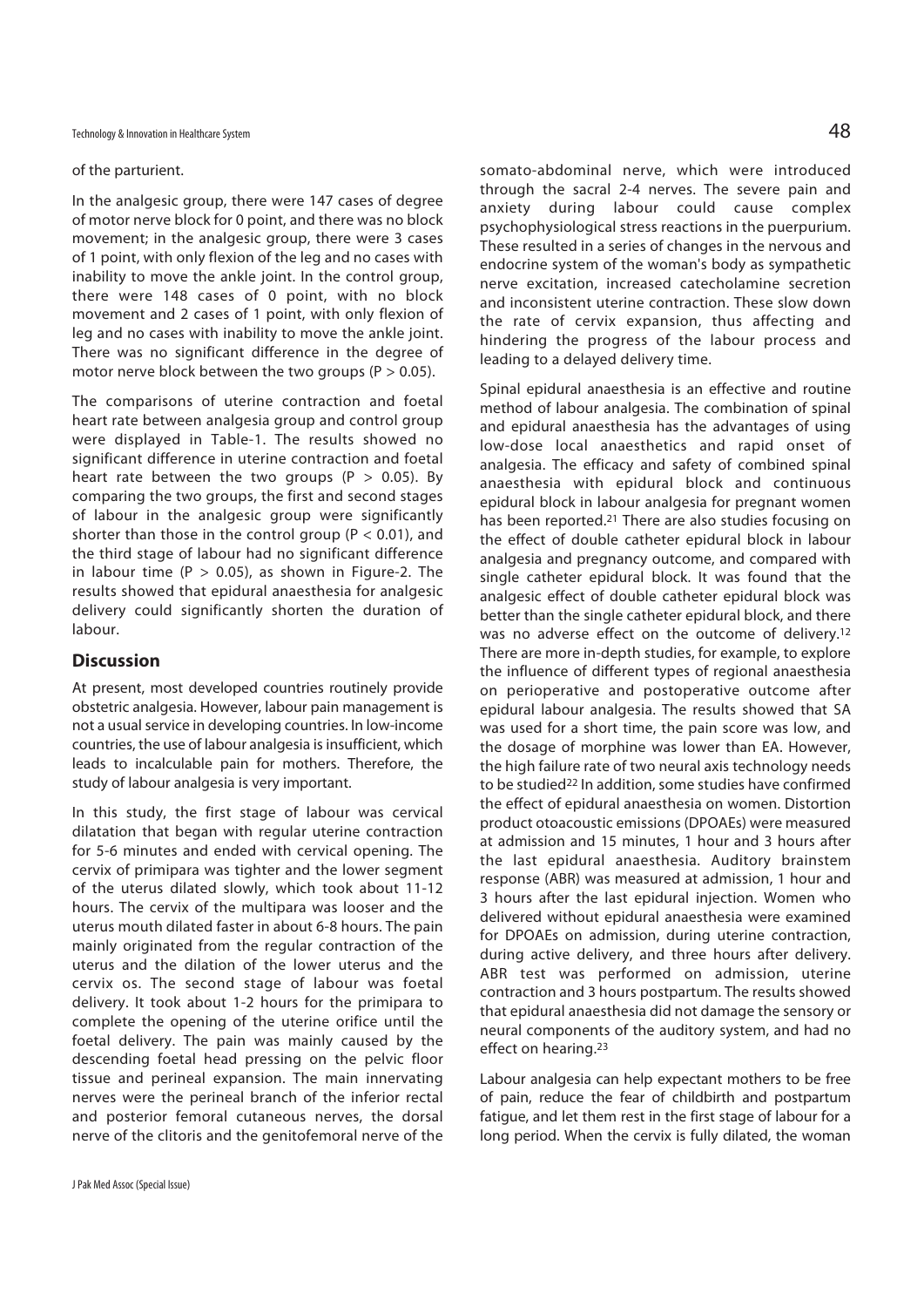has enough strength to complete the labour due to the accumulated physical strength.

## **Conclusion**

Painless childbirth is due to drug analgesia or psychotherapy, which is the application of reducing or eliminating the pain of mothers during childbirth. Ultrasound-guided indwelling epidural catheter was used to give epidural anaesthesia to puerpera to reduce pain during childbirth. The results showed that in the analgesic group, the majority of the patients had pain of level 0, a few of them had pain of level 1, some of them had pain of level 2, and there were none with pain of level 4. The majority of the patients in the control group had pain of level 2, a few had pain of level 3, some had pain of level 1 pain, and there were no patients with pain of level 0. The results showed that epidural anaesthesia could significantly relieve the pain of parturients. By applying epidural anaesthesia for analgesia delivery, the delivery time of the analgesic group was shorter than that of the control group, which indicated that the severe pain during delivery would have strong psychological and physiological stress response, which affected and slowed the progress of the labour, contributing to the increase of delivery time. It could be concluded that epidural anaesthesia able to accelerate the progress of labour and shorten the delivery time of parturient.

**Disclaimer:** I hereby declare that this research paper is my own and autonomous work. All sources and aids used have been indicated as such. All texts either quoted directly or paraphrased have been indicated by in-text citations. Full bibliographic details are given in the reference list which also contains internet sources. This work has not been submitted to any other journal for consideration.

**Conflict of Interest:** We declare that all contributing authors of this paper have no conflict of interest and all have contributed equally for this research work.

**Funding Disclosure:** This work was supported by contributing authors University through internal research grant.

#### **References**

- 1. Shaikh SI, Revur LR, Mallappa M. Comparison of Epidural Clonidine and Dexmedetomidine for Perioperative Analgesia in Combined Spinal Epidural Anesthesia with Intrathecal Levobupivacaine: A Randomized Controlled Double-blind Study. Anesth Essays Res 2017;11:503-7. doi: 10.4103/aer.AER\_255\_16.
- 2. Zhu H, Liu G, Zhong D, Zhang T, Lang J, Yao J. Diagenetic controls on reservoir quality of tight sandstone: A case study of the Upper Triassic Yanchang formation Chang 7 sandstones, Ordos Basin,

China. Earth Sci Res J 2018;22:129-38. DOI: 10.15446/esrj.v22n272251

- 3. Liu F, Zhang J, Zeng XQ, Zhao YQ, Zuo YX. Application of general anesthesia combined with epidural anesthesia/analgesia in rehabilitation after gastric cancer resection. Zhonghua Yi Xue Za Zhi 2017;97:1089-92. doi: 10.3760/cma.j.issn.0376-2491.2017.14.013.
- 4. Tabassum N, Rafique U, Ashraf MA. Novel Method for Doping of Vanadium into Zeolites Synthesized from Industrial Refused Materials and Application for Environmental Remediation. Ekoloji 2018;27:1519-32.
- 5. Al Islam S, Javaid Z, Ghaffar A, Jamil Y, Warraich NA. A Study On Gamma Radiation Response Of Ceric Sulfate Dosimeter. Acta Sci Malays 2019;3:5-8. DOI: 10.26480/asm.01.2019.05.08
- 6. Yoon HJ, Do SH, Yun YJ. Comparing epidural surgical anesthesia and spinal anesthesia following epidural labour analgesia for intrapartum cesarean section: a prospective randomized controlled trial. Korean J Anesthesiol 2017;70:412-9. doi: 10.4097/kjae.2017.70.4.412.
- 7. Zuhairi A, Zaleha K, Nur Suhaila MR, Muhammad Shaheed S. Mapping Mangrove Degradation In Pahang River Estuary, Pekan Pahang By Using Remote Sensing. Sci Herit J 2019;3:1-5. DOI: 10.26480/gws.02.2019.01.05
- 8. Liu Q, Wang JJ, Yan HY, Wang YQ, Qin CW, Li ML. Safety and pharmacodynamic mechanism of ropivacaine lumbar anesthesia in Cesarean section. J Biol Regul Homeost Agents 2017;31:71-6.
- 9. Afzal M, Fatima K, Khalid P, ul-Haq E, Abbas A, Durrani S, et al. Internet Of Things Its Environmental Applications And Challenges. Environ Contam Rev 2018;1:1-3. DOI: 10.26480/ecr.02.2018.01.03
- 10. Tariq W, Saifullah M, Anjum T, Javed M, Tayyab N, Shoukat I. Removal Of Heavy Metals From Chemical Industrial Wastewater Using Agro Based Bio-Sorbents. Acta Chem Malay 2018;2:9-14. DOI: 10.26480/acmy.02.2018.09.14
- 11. Al Islam S, Javaid Z, Ghaffar A, Jamil Y, Warraich NA. The Effect Of Salt Concentration On Absorbance And Conductance Of Fricke Dosimeter. Acta Chem Malay 2018;2:15-22. DOI: 10.26480/acmy.02.2018.15.22
- 12. Tanaka H, Kamiya C, Katsuragi S, Tanaka K, Yoshimatsu J, Ikeda T. Effect of epidural anesthesia in labour; pregnancy with cardiovascular disease. Taiwan J Obstet Gynecol 2018;57:190-3. doi: 10.1016/j.tjog.2018.02.004.
- 13. Rabbani AH, Hayat K, Gardezi FH, Waheed A, Zahra A. A comparison of nalbuphine and pentazocine in controlling postoperative pain in dogs. Matrix Sci Med 2018;2:15-20. DOI: 10.26480/msm.02.2018.15.20
- 14. Fu M, Li D. General anesthesia combined with epidural anesthesia on the postoperative cognitive functions in pregnant women with dystocia. Exp Ther Med 2018;16:1149-52. doi: 10.3892/etm.2018.6277.
- 15. Munir H, Shahid M, Subhani Z, Jabeen R. Activity-Guided isolation of a novel protein from foeniculum vulgare with antifungal and antibacterial activities. Matrix Sci Pharma 2018;2:1-3. DOI: 10.26480/msp.02.2018.01.03
- 16. Zhou LY, Gu W, Liu Y, Ma ZL. Effects of Inhalation Anesthesia vs. Total Intravenous Anesthesia (TIVA) vs. Spinal-Epidural Anesthesia on Deep Vein Thrombosis After Total Knee Arthroplasty. Med Sci Monit 2018;24:67-75. doi: 10.12659/msm.904378.
- 17. Peng JSM. Volatile Esters and Sulfur Compounds in Durians & A Suggested Approach to Enhancing Economic Value of Durians. Malays J Sustain Agric 2019;3:5-15. DOI: 10.26480/mjsa.02.2019.05.15
- 18. Nishida T, Nakajima M. A refractory head tremor appearing after volatile anesthesia combined with epidural anesthesia in a patient with spinocerebellar ataxia type 6. JA Clin Rep 2018;4:13.